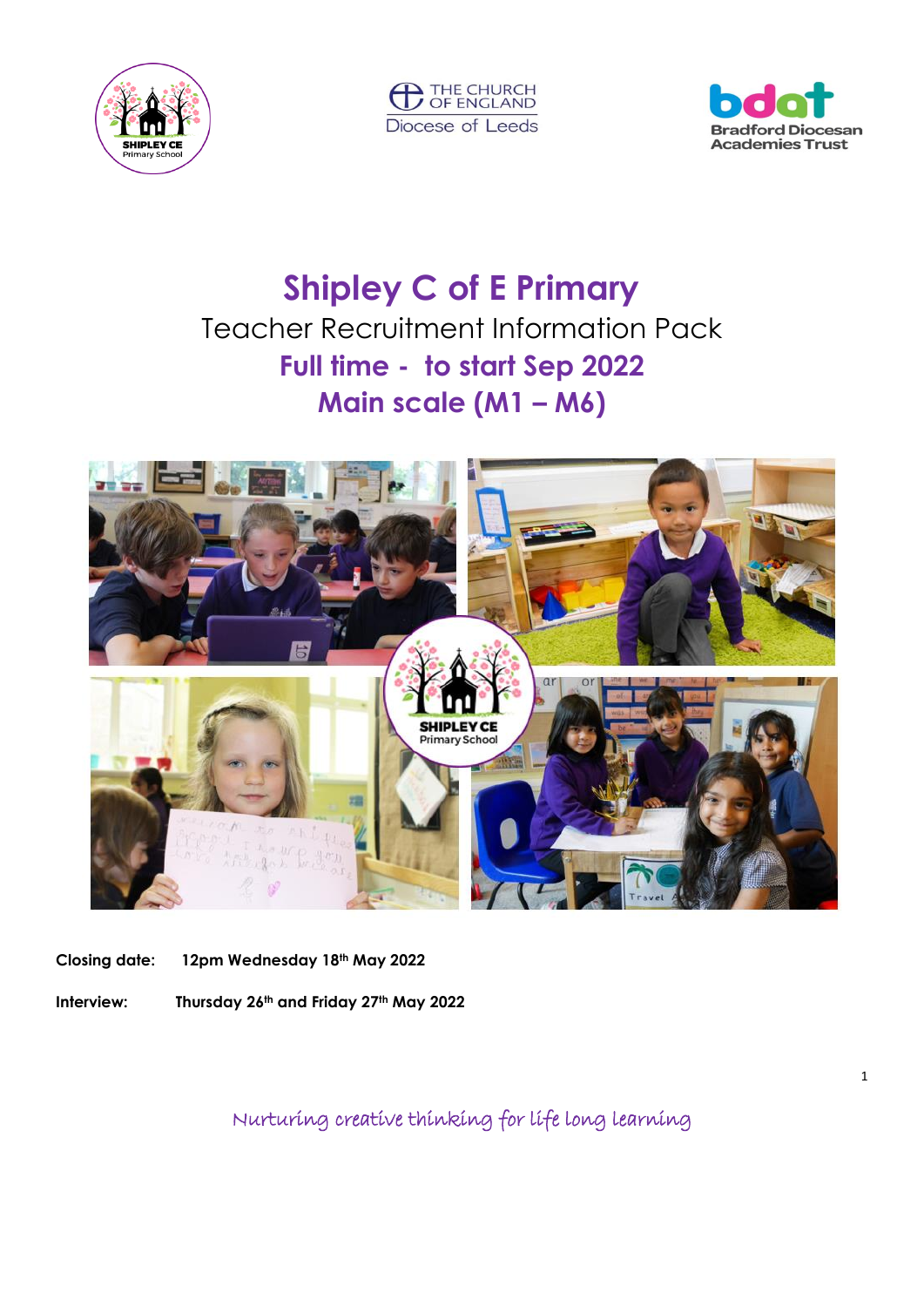





# **Contents**

| Welcome letter from CEO of BDAT           | Page 3       |
|-------------------------------------------|--------------|
| Shipley Academy Vision and Values         | Page 4       |
| About BDAT                                | Page 5       |
| <b>BDAT Mission, Vision and Values</b>    | Page 6       |
| <b>Teacher Advert</b>                     | Page 7       |
| TA Job Description & Person Specification | Page 8 - 13  |
| How to find us                            | Page 14      |
| <b>Selection Process Guidance</b>         | Page 15 - 16 |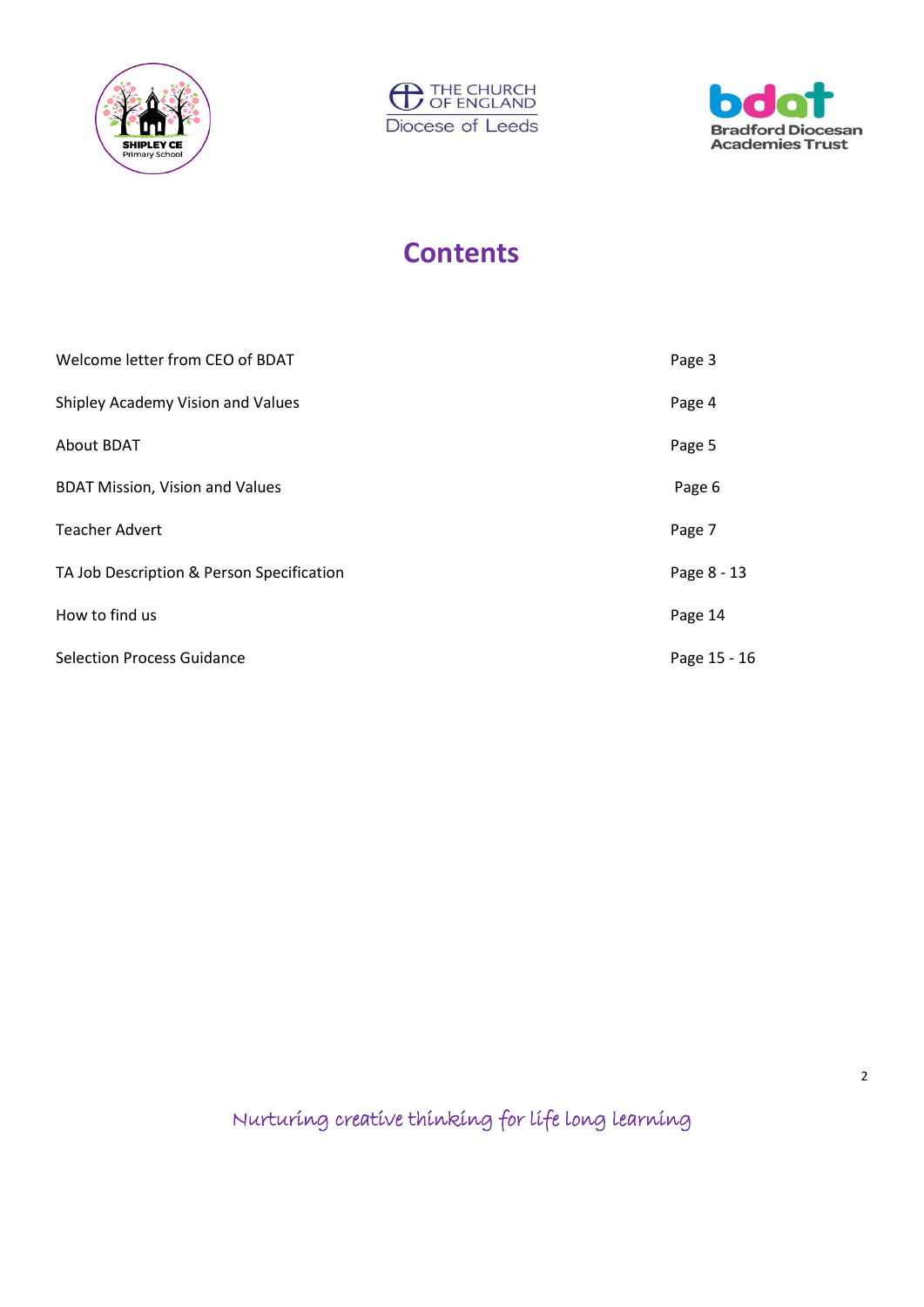





# **Welcome to Bradford Diocesan Academies Trust**

# **Dear Applicant**

On behalf of BDAT and the Governors of Shipley Primary school, we would like to **thank you** for showing an interest in the Teaching post at our school.

**Set in the heart of Bradford**, Shipley Primary school is a community where we are incredibly proud of our unique children, supportive parents, great staff and forward thinking governors.

At the centre of Shipley CE School lies a learning community that embraces every opportunity to offer an exciting, social, multi-cultural and pioneering educational experience for each and every one of our learners.

We have a dedicated team who are fun, friendly and motivated to ensure that each learner is stretched and that they experience fulfilment in learning every single day.

Thank you again for your interest in our school. We very much look forward to receiving your application.

Yours sincerely

Cargenlund

**Carol Dewhurst Chief Executive Officer, BDAT**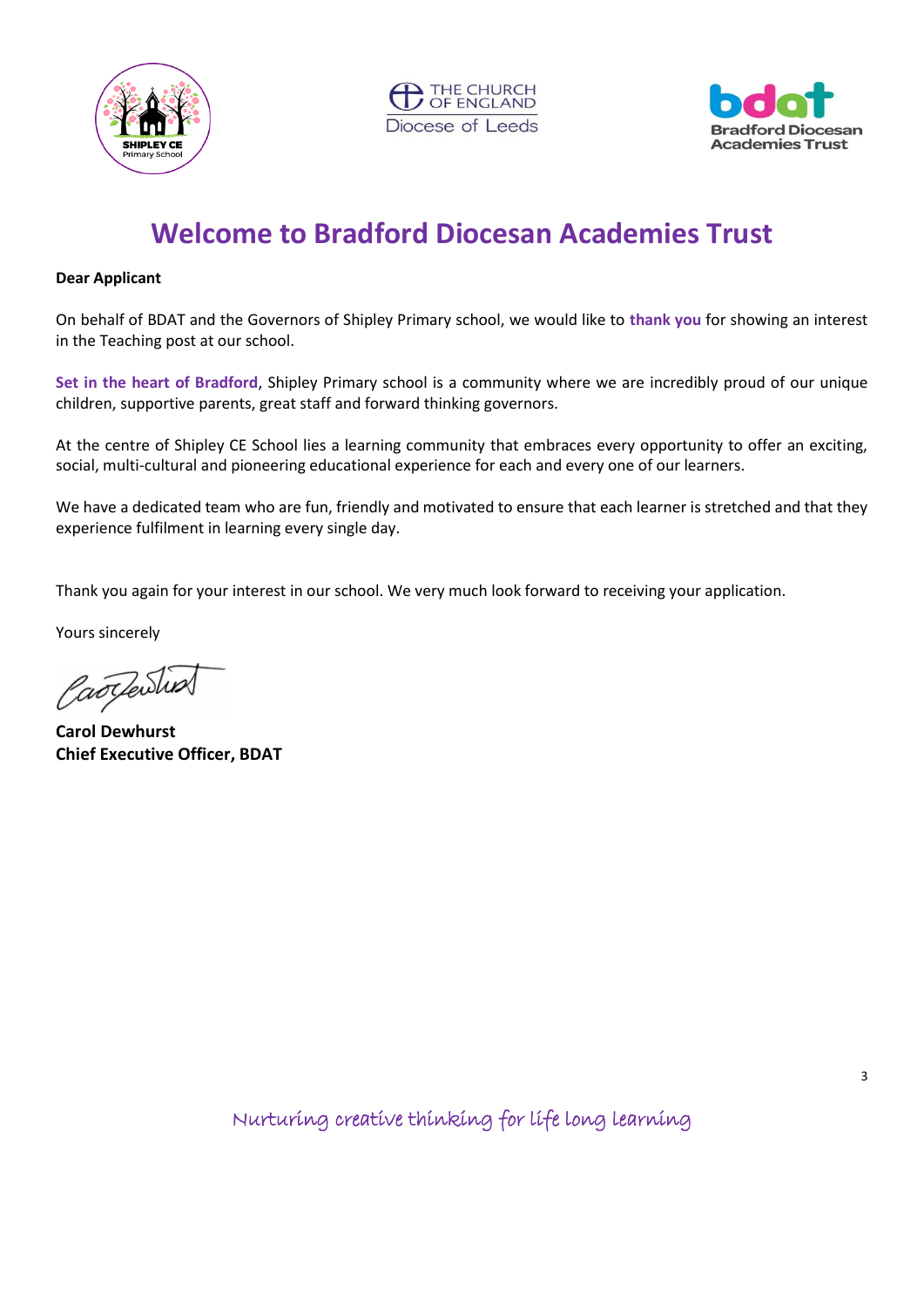





# **Shipley CE Primary School Vision and Values**

Nurturing Creative Thinking For Life-Long Learning

At Shipley CE Primary School we are all working together to achieve our vision for the school. It is entirely focused around the belief that we are all unique learners of equal value and loved by God.

**We...**

- Inspire confidence and creativity within a forward thinking environment.
- Equip all learners to develop their academic, emotional, spiritual and moral potential. Our pupils are happy, well-rounded life-long learners.

# *Our vision is rooted in the bible*

Jesus said' I have come that you may have life in all its fullness' (John 10:10) He calls us to a full life in mind, body, heart and spirit. Therefore, we believe the purpose of education is to nurture learners who: Don't stop learning. Don't stop being teachable. Don't stop growing. Who remain life – long learners, and keep the wonder of the moments.

We all support and trust each other on our journey to realise the Shipley School vision.

As a team, we instil in our children the values to support them in becoming confident, independent and successful lifelong learners. Shipley CE Primary School values are:

# **Love, Honesty, Thankfulness, Forgiveness, Resilience, Respect**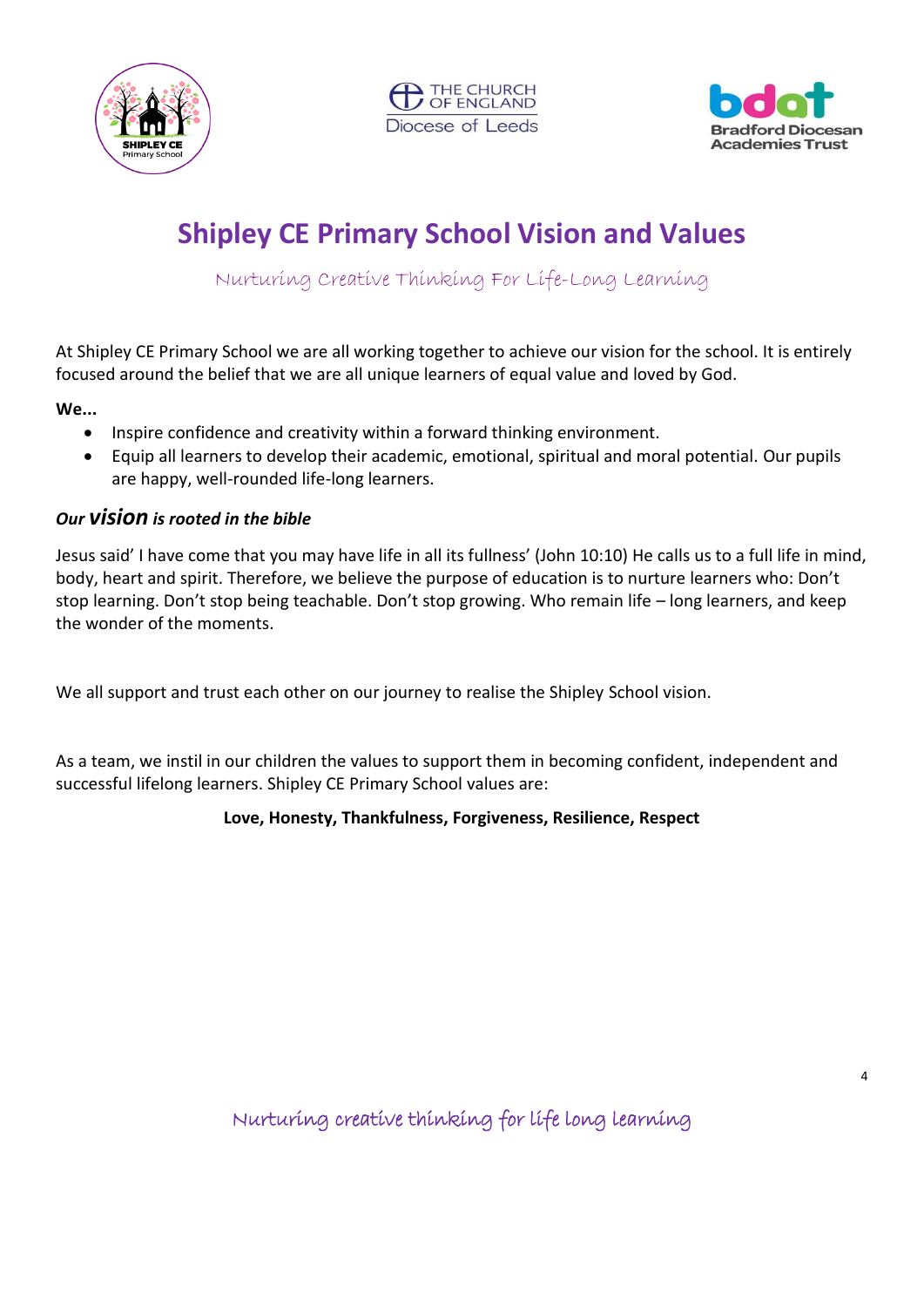

**THE CHURCH** OF ENGLAND Diocese of Leeds



# **About BDAT**

Shipley Primary School is an academy within Bradford Diocesan Academies Trust. If you are successful in being appointed, the Trust will be your employer.

# **General Information and Background**

Bradford Diocesan Academies Trust (BDAT) is a Multi-Academy Trust (MAT) supporting 17 primary and secondary schools in Bradford. We are a Trust which prides our self in delivering great education outcomes and life opportunities for all our children. We are an inclusive Trust working with children from a rich range of backgrounds who reflect our communities and the city we serve. We are proud to be all about Bradford and developing the future generation of lifelong learners who will go on to achieve incredible things.

BDAT is a Trust which recognises each of our schools is unique. We actively encourage and celebrate difference as we know each of our schools serves very different communities. However we also know that a key strength of being part of a Trust means together our schools can support each other, learn from each other and share great practice. As importantly we know from working our way through the COVID pandemic, that a problem shared really can be a problem halved, and by working together we can save ourselves time, money and lots of duplication of work.

We are a Trust which is value-led and we know it is important that we consistently live these values. The Trust's mission is "**to provide education of the highest quality within the context of Christian belief and practice**." We strongly believe every child only has one chance at a good education.

Our core Trust values are **aspiration, inclusion, compassion, resilience and excellence**. We seek to model these values in all we do, including how we recruit and develop our staff, how we teach our students and how we liaise with our families, friends and partners. We are a proudly Christian organisation committed to providing high-quality education for all within our ethos. Whilst robust Christian principles underpin the work of the Trust, everyone is encouraged to explore their own spirituality and to recognise and understand that of others. We describe ourselves as having inclusive values believing these are as appropriate and important to staff and students of all faiths (and to those without faith) as they are to those who practice within the Church of England. It is for this reason we choose to support and sponsor Non-Church of England Academies, as well as those within the faith. Therefore, we welcome applications for this role from employees of all faiths as long as they understand and can promote the values which we share.

BDAT is a large Trust, however we pride ourselves in knowing and understanding our schools. We are all part of the BDAT family and we all have the same motivation – to see our children succeed. For more information about us follow us on twitter @wearebdat or visit [www.bdat-academies.org](http://www.bdat-academies.org/)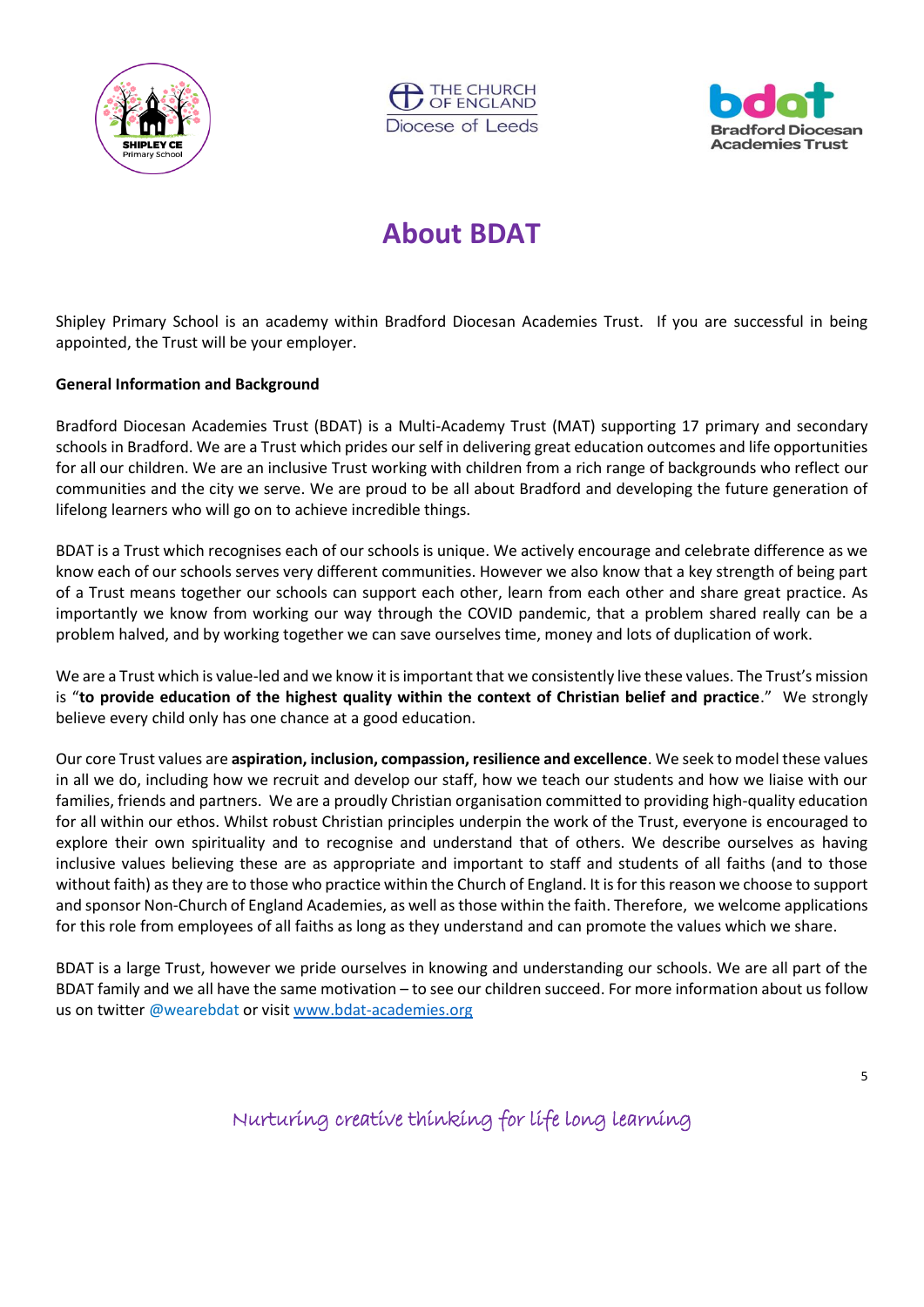





# **BDAT's Mission, Vision and Values**

# **BDAT's mission is:**

**'To provide high quality education within the context of Christian belief and practice so that every child can fulfil their academic potential and accomplish their individual goals'**

# **Our vision is:**

'That every student in a BDAT academy gets a happy and high quality education enabling competence, confidence and character to thrive; and that our Academies become the schools of choice in Bradford.'

# **Our values are:**

**Aspiration.** We set high expectation for ourselves, our children and our staff so that each of us is supported to achieve our own potential. We expect nothing but the best from ourselves and from others. **Inclusion.** We understand everyone is equal, without exception. We value and encourage diversity and difference. We proactively seek to learn from others. **Excellence.** We provide rigorous support and challenge to our schools and our students. We strive for excellence in all we do. **Compassion.** We care for each other. We respect each other and treat our friends and colleagues how they would expect to be treated. We make sure we are safe, feel loved and are actively supported at all times. **Resilience.** We are ambitious and reflective. We are determined and brave in making decisions and when facing challenges. We expect our schools to provide us with the skills and knowledge to guide us through our future as life-long learners.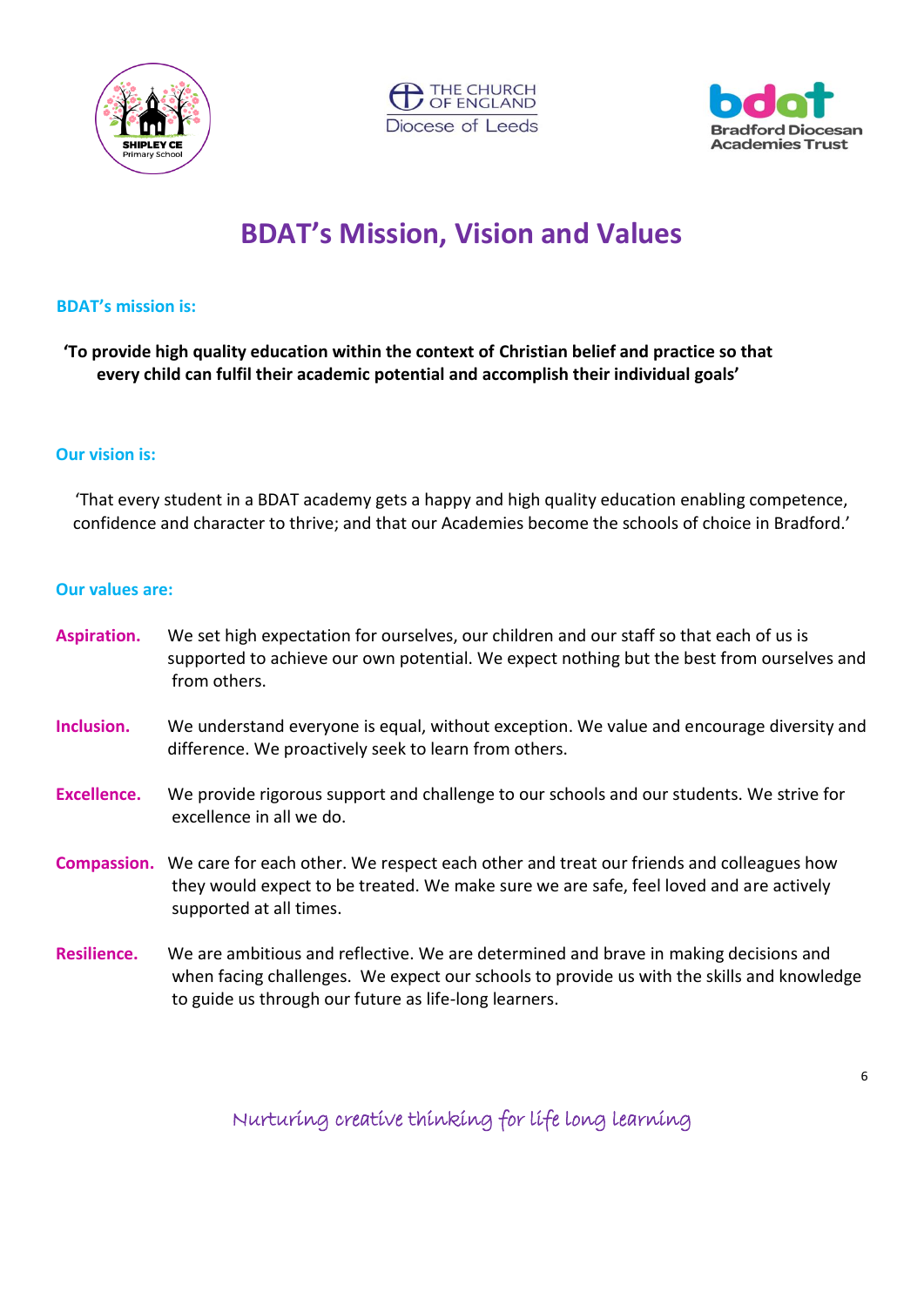

THE CHURCH<br>OF ENGLAND Diocese of Leeds



# **Teacher**

# **Shipley CE Primary School**

 **Main scale M1 – M6 Full-time to start Sep 2022 (Both Permanent and Fixed Term positions available)**  *We are all unique learners and loved by God.*

Shipley CE Primary School is looking for an excellent teacher with enthusiasm, flair and creativity to join our family school. We strive to nurture happy, well-rounded life-long learners who have an ongoing positive impact on their diverse community and beyond.

As a valued member of our team, you will play a vital role in our school improvement journey and in providing quality learning and support for all our pupils.

If you have the skills and abilities, we would love to meet you.

| The successful candidate will:<br>Consistently deliver teaching and<br>learning which will<br>maximise pupil progress.<br>Have a proven track record of raising attainment.<br>Motivate and inspire children with high expectations.<br>$\bullet$<br>Be an ambitious and resilient team player with strong<br>interpersonal skills.<br>Be committed to the safeguarding and wellbeing of all<br>$\bullet$<br>children.<br>Be committed to maintaining and developing the Christian<br>character of school. | We can offer:<br>Supportive, motivated and committed staff and<br>governors who strive relentlessly to seek the best<br>outcomes for all our children.<br>A diverse community with enthusiastic and motivated<br>pupils who want to learn.<br>An exciting opportunity to be part of a team who focus<br>on the health and wellbeing of children.<br>An exciting and unique place to work where you can<br>make a real difference. |
|------------------------------------------------------------------------------------------------------------------------------------------------------------------------------------------------------------------------------------------------------------------------------------------------------------------------------------------------------------------------------------------------------------------------------------------------------------------------------------------------------------|-----------------------------------------------------------------------------------------------------------------------------------------------------------------------------------------------------------------------------------------------------------------------------------------------------------------------------------------------------------------------------------------------------------------------------------|
|------------------------------------------------------------------------------------------------------------------------------------------------------------------------------------------------------------------------------------------------------------------------------------------------------------------------------------------------------------------------------------------------------------------------------------------------------------------------------------------------------------|-----------------------------------------------------------------------------------------------------------------------------------------------------------------------------------------------------------------------------------------------------------------------------------------------------------------------------------------------------------------------------------------------------------------------------------|

Application forms can be found on the website[: https://www.shipleyceprimary.org.uk](https://www.shipleyceprimary.org.uk/) Visits are encouraged. Please contact the school on 01274 583900 to arrange.

**Closing date: Wednesday 18th May, 12pm Observations: Thursday 26th May Interviews: Friday 27th May**

We are committed to safeguarding and promoting the welfare of children. All posts are subject to an enhanced DBS check. Proof of eligibility to work in the UK will be required

Please note: CVs are not accepted for this post.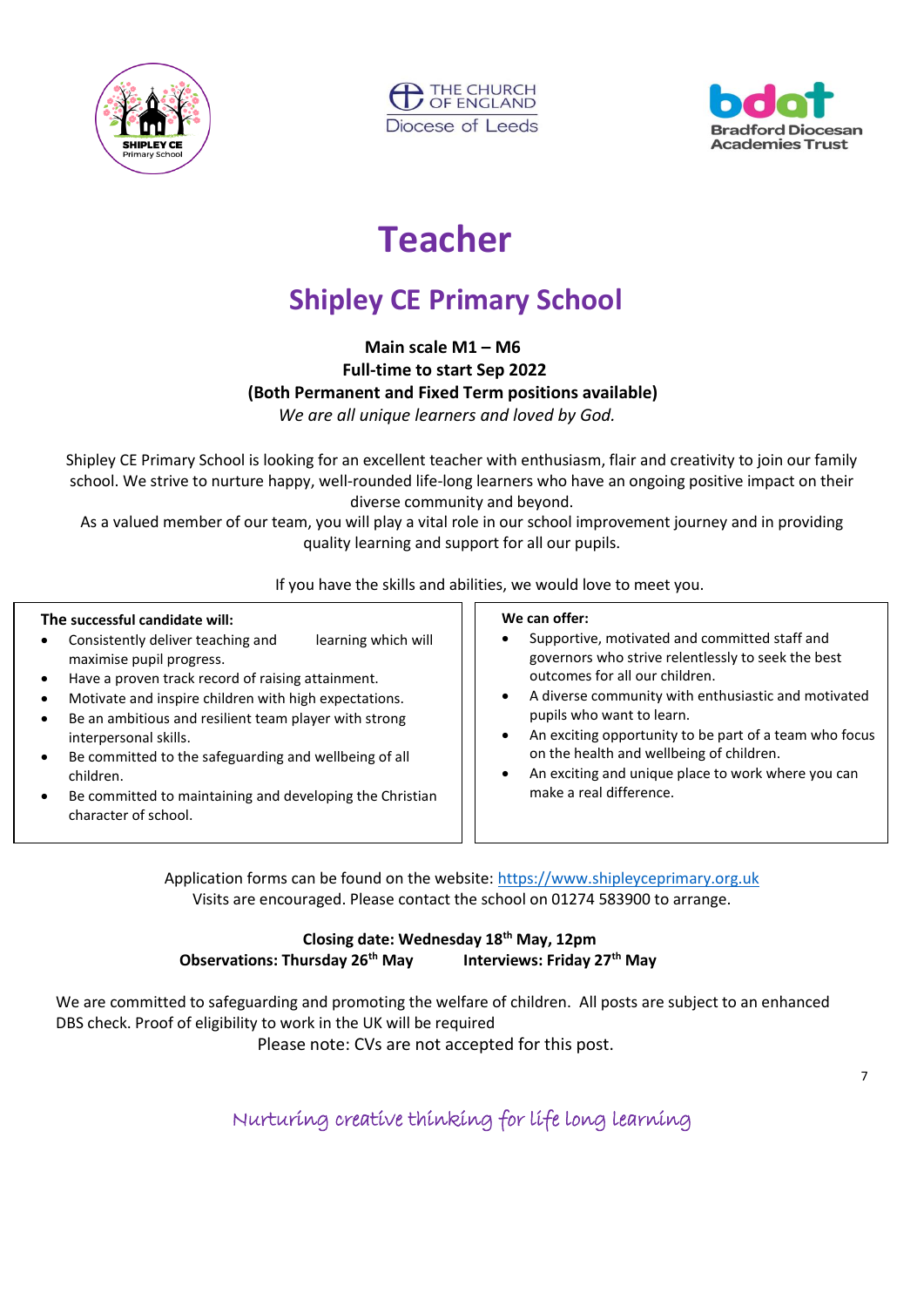





**Post title: Class Teacher** Academy**:** Shipley CE Primary **Pay range:** Main scale **Supervisory responsibilities:** Responsibility Teaching Assistant

**Line manager:** The Headteacher & members of SLT

# **Job Description**

# **Core purpose**

All teachers are required to carry out the duties of a schoolteacher as set out in the current [School Teachers Pay and](https://www.education.gov.uk/publications/)  [Conditions Document.](https://www.education.gov.uk/publications/) Teachers should also have due regard to the Teacher Standards (2012) (Updated 2013). Teachers' performance will be assessed against the teacher [standards](https://www.education.gov.uk/publications/standard/publicationDetail/Page1/DFE-00066-2011) as part of the appraisal process as relevant to their role in the school.

# Shipley CE Primary is fully committed to safeguarding children and promoting their welfare and expects all staff to **share in this commitment. All posts are subject to an Enhanced DBS with Barred List check.**

This Job Description is furnished to assist staff joining Shipley CE Primary to understand and appreciate the work content of their post and the role they are to play in the organisation.

Whilst every endeavour has been made to outline the main duties and responsibilities of the post, a document such as this does not permit every item to be specified in detail. This job description is not a definitive list of responsibilities but identifies the key components of the role. The post holder will, therefore, be required to undertake other reasonable duties commensurate with the purpose and salary level of this post.

Employees should not refuse to undertake work, which is not specified on this form, but they should record any additional duties they are required to perform, and these will be taken into account when the post is reviewed.

Shipley CE Primary is an Equal Opportunities Employer and requires its employees to comply with all current equality policies both in terms of equal opportunity for employment and access to the School's Services.

Shipley CE Primary is committed, where possible, to making any necessary reasonable adjustments to the job role and the working environment that would enable access to employment opportunities for disabled job applicants or continued employment for any employee who develops a disabling condition.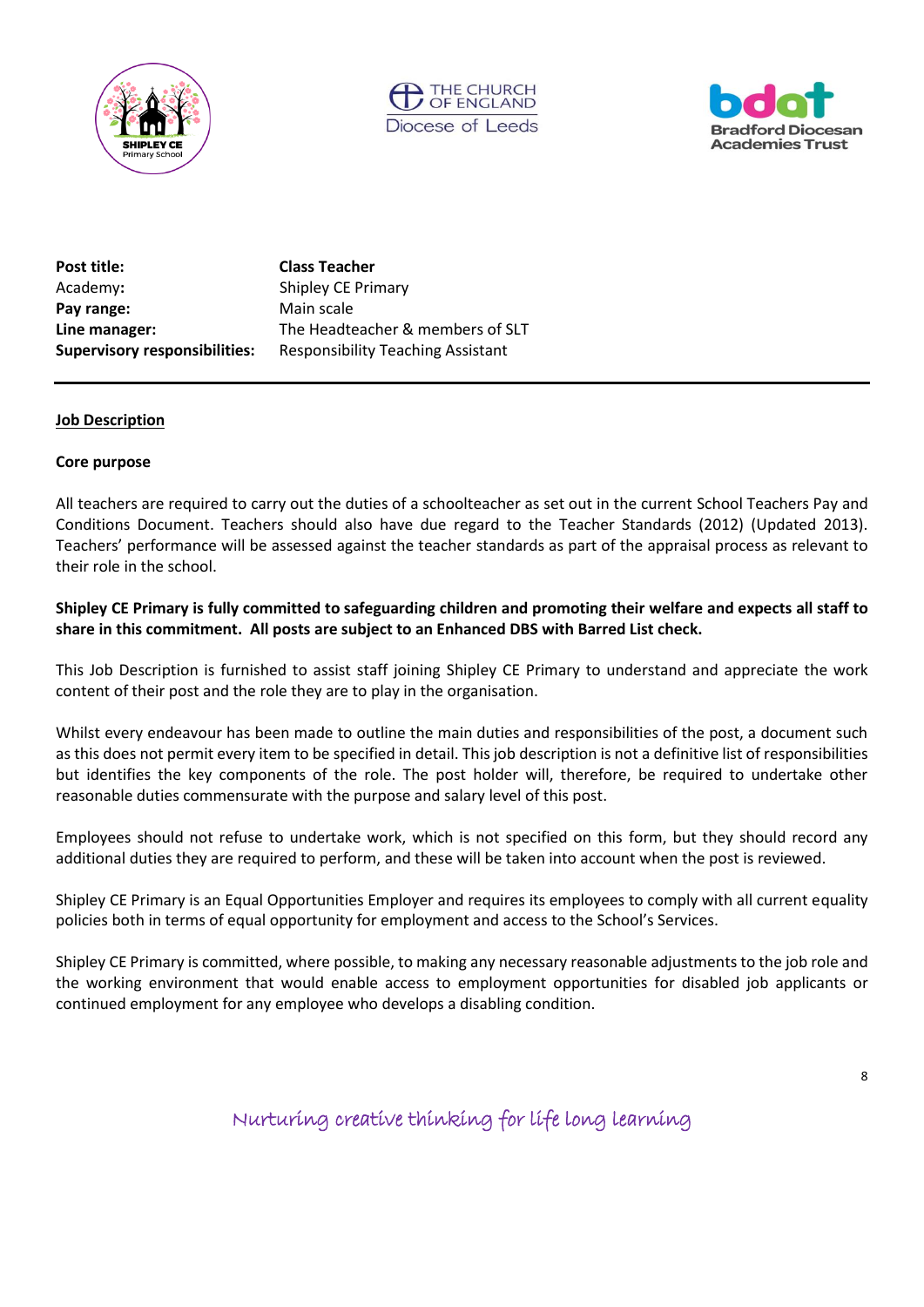

THE CHURCH OF ENGLAND Diocese of Leeds



Duties and responsibilities **Teaching** 

Deliver the curriculum as relevant to the age and ability group/subject/s that you teach.

Be responsible for the preparation and development of teaching materials, teaching programmes and pastoral arrangements as appropriate.

Be accountable for the attainment, progress and outcomes of pupils' you teach.

Be aware of pupils' capabilities, their prior knowledge and plan teaching and differentiate appropriately to build on these demonstrating knowledge and understanding of how pupils learn.

Have a clear understanding of the needs of all pupils, including those with special educational needs; gifted and talented; EAL; disabilities; and be able to use and evaluate distinctive teaching approaches to engage and support them.

Demonstrate an understanding of and take responsibility for promoting high standards of literacy including the correct use of spoken English (whatever your specialist subject).

If teaching early reading, demonstrate a clear understanding of appropriate teaching strategies e.g. systematic synthetic phonics.

Use an appropriate range of observation, assessment, monitoring and recording strategies as a basis for setting challenging learning objectives for pupils of all backgrounds, abilities and dispositions, monitoring learners' progress and levels of attainment.

Make accurate and productive use of assessment to secure pupils' progress.

Give pupils regular feedback, both orally and through accurate marking, and encourage pupils to respond to the feedback, reflect on progress, their emerging needs and to take a responsible and conscientious attitude to their own work and study.

Use relevant data to monitor progress, set targets, and plan subsequent lessons.

Set homework and plan other out-of-class activities to consolidate and extend the knowledge and understanding pupils have acquired as appropriate.

Participate in arrangements for examinations and assessments within the remit of the School Teachers' Pay and Conditions Document.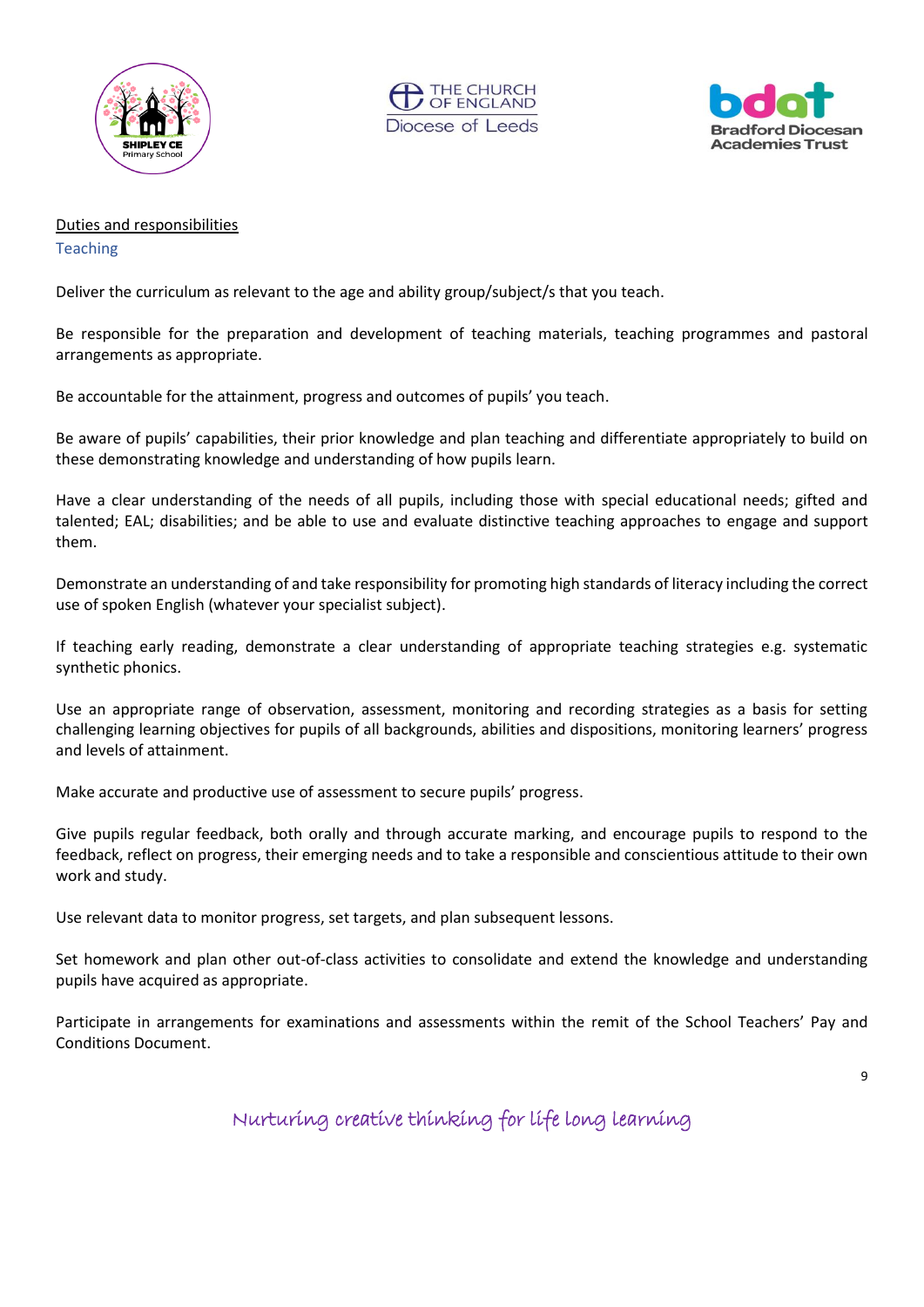





Be responsible for the learning and achievement of all pupils in the class/es ensuring equality of opportunity for all.

Be responsible and accountable for achieving the highest possible standards in work and conduct.

Treat pupils with dignity, building relationships rooted in mutual respect, and at all times observing proper boundaries appropriate to a teacher's professional position.

Work proactively and effectively in collaboration and partnership with learners, parents/carers, governors, other staff and external agencies in the best interests of pupils.

Act within, the statutory frameworks, which set out their professional duties and responsibilities and in line with the duties outlined in the current School Teachers Pay and Conditions Document and Teacher Standards (2012).

Take responsibility for promoting and safeguarding the welfare of children and young people within Shipley CE Primary.

# Behaviour and Safety

Establish a safe, purposeful and stimulating environment for pupils, rooted in mutual respect and establish a framework for discipline with a range of strategies, using praise, sanctions and rewards consistently and fairly.

Manage classes effectively, using approaches which are appropriate to pupils' needs in order to inspire, motivate and challenge pupils.

Maintain good relationships with pupils, exercise appropriate authority, and act decisively when necessary.

Be a positive role model and demonstrate consistently the positive attitudes, values and behaviour, which are expected of pupils.

Have high expectations of behaviour, promoting self-control and independence of all learners.

Carry out playground and other duties as directed and within the remit of the current School Teachers' Pay and Conditions Document.

Be responsible for promoting and safeguarding the welfare of children and young people within the school, raising any concerns following Shipley CE Primary protocol/procedures.

#### Team working

10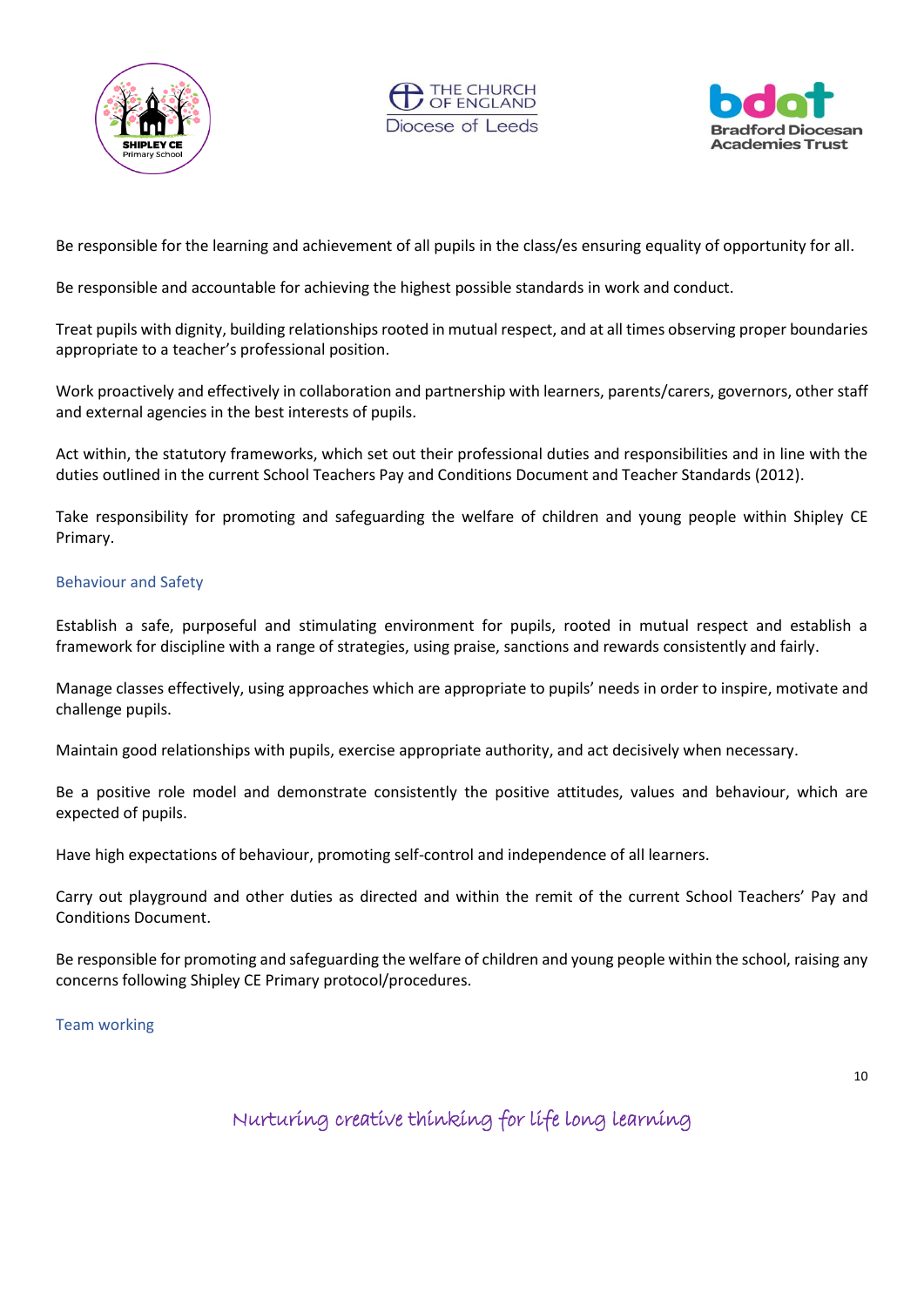





Participate in any relevant meetings/professional development opportunities at Shipley CE Primary, which relate to the learners, curriculum or organisation of Shipley CE Primary including pastoral arrangements and assemblies.

Work as a team member and identify opportunities for working with colleagues and sharing the development of effective practice with them.

Contribute to the selection and professional development of other teachers and support staff including the induction and assessment of new teachers, teachers serving induction periods and where appropriate threshold assessments.

Ensure that colleagues working with you are appropriately involved in supporting learning and understand the roles they are expected to fulfil.

Take part as required in the review, development and management of the activities relating to the curriculum, organisation and pastoral functions of the school.

Cover for absent colleagues within the remit of the current School Teachers' Pay and Conditions document.

# Administration

Register the attendance of and supervise learners, before, during or after school sessions as appropriate.

Participate in and carry out any administrative and organisational tasks within the remit of the current School Teachers' Pay and Conditions Document.

# *Professional development*

Regularly review the effectiveness of your teaching and assessment procedures and its impact on pupils' progress, attainment and wellbeing, refining your approaches where necessary responding to advice and feedback from colleagues.

Be responsible for improving your teaching through participating fully in training and development opportunities identified by the school or as developed as an outcome of your appraisal.

Proactively participate with arrangements made in accordance with the Appraisal Regulations 2012.

# Wider responsibilities

Work collaboratively with others to develop effective professional relationships.

Deploy support staff effectively as appropriate.

11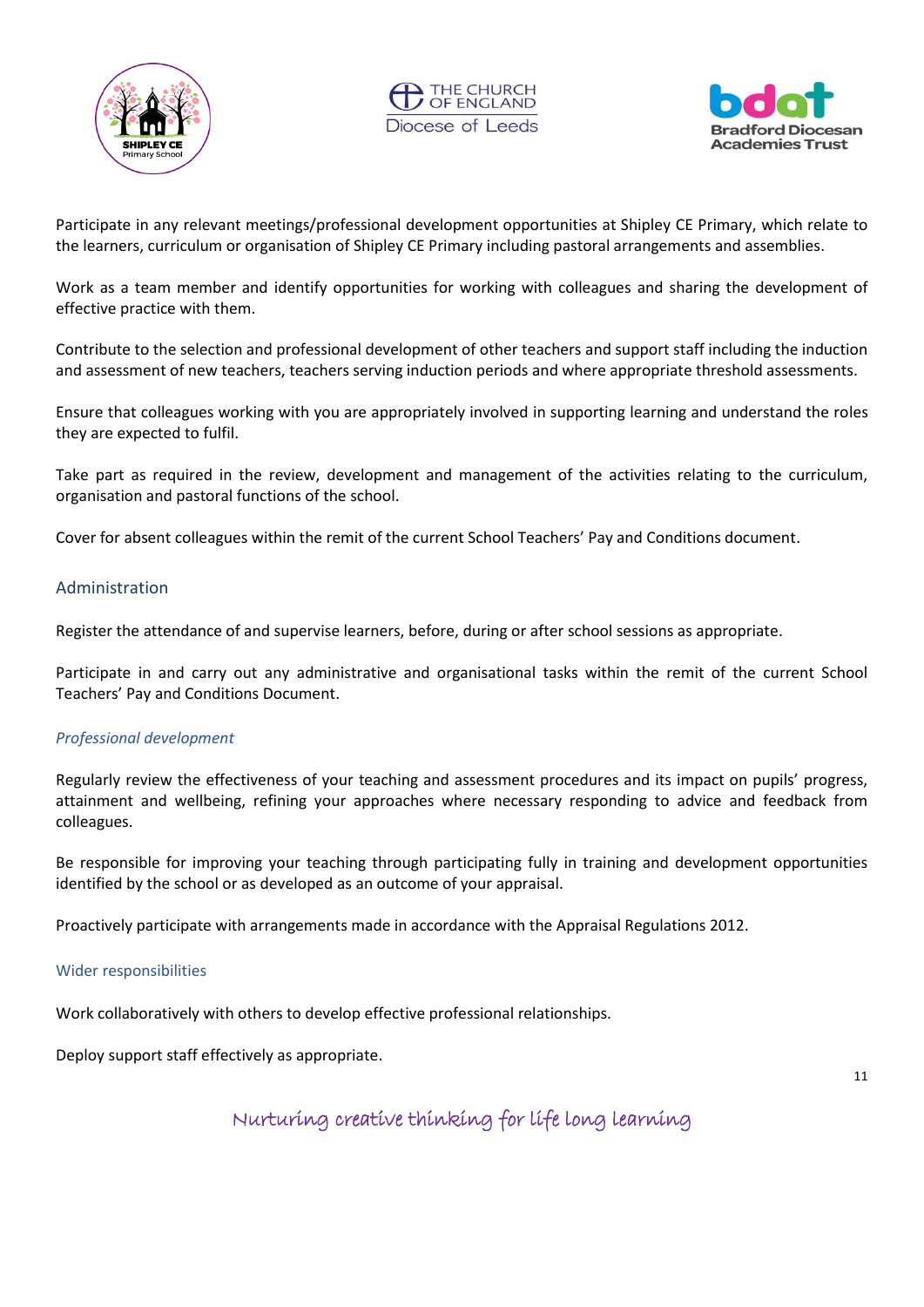





Communicate effectively with parents/carers with regard to pupils' achievements and well-being using Shipley CE Primary systems/processes as appropriate.

Communicate and co-operate with relevant external bodies.

Make a positive contribution to the wider life and ethos of the school.

To have professional regard for the ethos, policies and practices of the Shipley CE Primary in which you teach, and maintain high standards in your own attendance and punctuality.

This job description is not your contract of employment, or any part of it. It has been prepared only for the purpose of school organisation and may change either as your contract changes or as the organisation of the school is changed. Nothing will be changed without consultation. This document must not be altered once it has been signed **but it will be reviewed annually as part of the performance management process or as appropriate.**

# **Person Specification**

**Class Teacher** 

Qualifications

Qualified teacher status or recognised equivalent (application form).

Experience

Teaching experience with the age range and/or subject(s) applying for.

Knowledge and skills

- 1. The ability to effectively:
- 2. Create a stimulating and safe learning environment
- 3. Establish and maintain a purposeful working atmosphere.
- 4. Plan, prepare and deliver the curriculum as relevant to the age and ability group/subject that you teach, other relevant initiatives and the Shipley CE Primary own policies.
- 5. Assess and record the progress of pupils' learning to inform next steps and monitor progress.
- 6. Demonstrate a commitment to equal opportunities and use a variety of strategies and practices to promote the diverse cultural and equality issues in the classroom.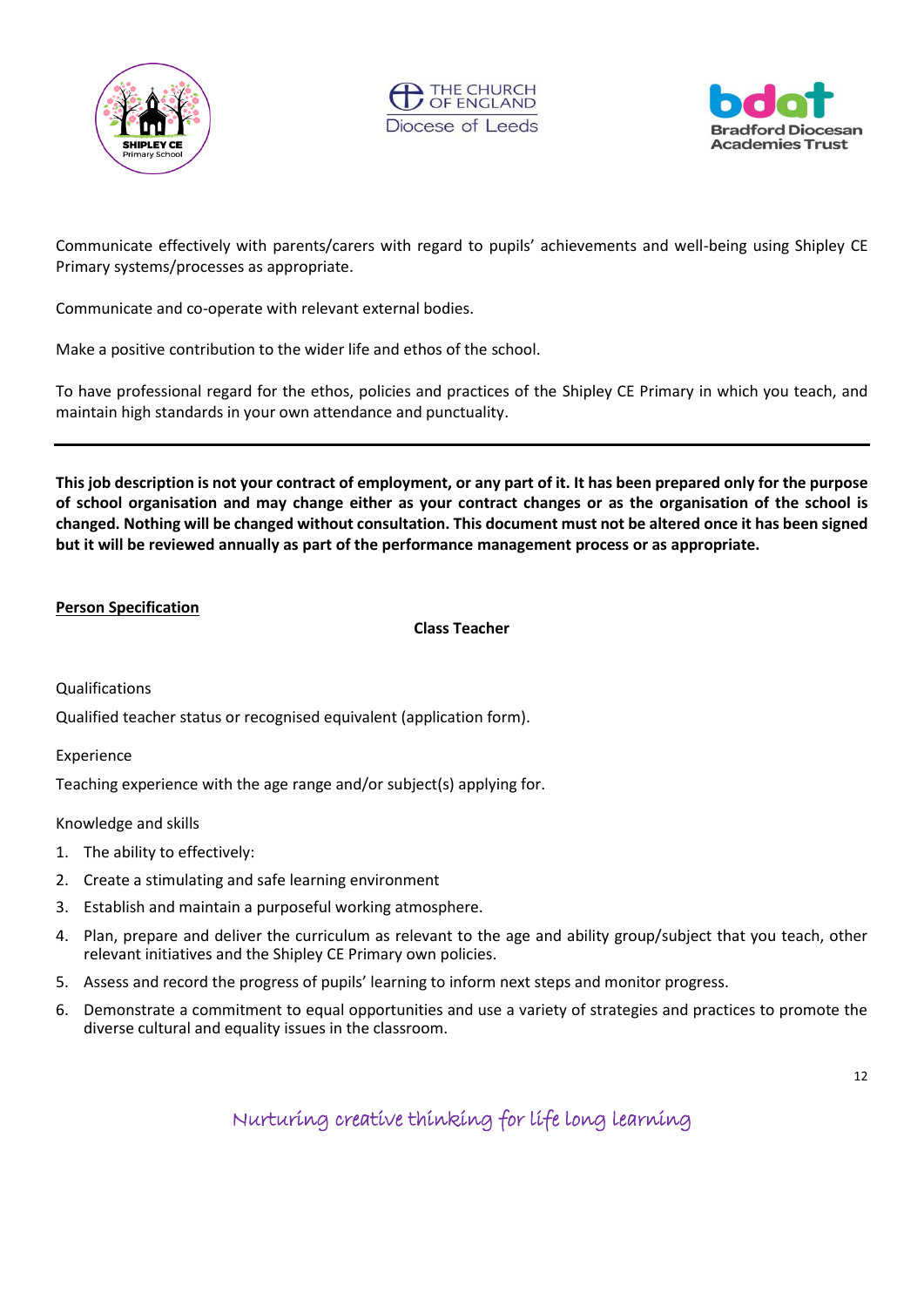





- 7. Teach using a wide variety of strategies to maximise achievement for all children including those with special educational needs and high achievers and to meet differing learning styles.
- 8. Encourage children in developing self-esteem and respect for others.
- 9. Deploy a wide range of effective behaviour management strategies, successfully.
- 10. Communicate to a range of audiences (verbal, written, using ICT as appropriate).
- 11. Use ICT to advance pupils' learning, and use common ICT tools for their own and pupils' benefit.

# **Commitment**

Demonstrate a commitment to:

- 1. Equalities
- 2. Promoting the school's vision and ethos
- 3. High quality, stimulating learning environments
- 4. Relating positively to and showing respect for all members of the school and wider community
- 5. Ongoing relevant professional self-development
- 6. Safeguarding and child protection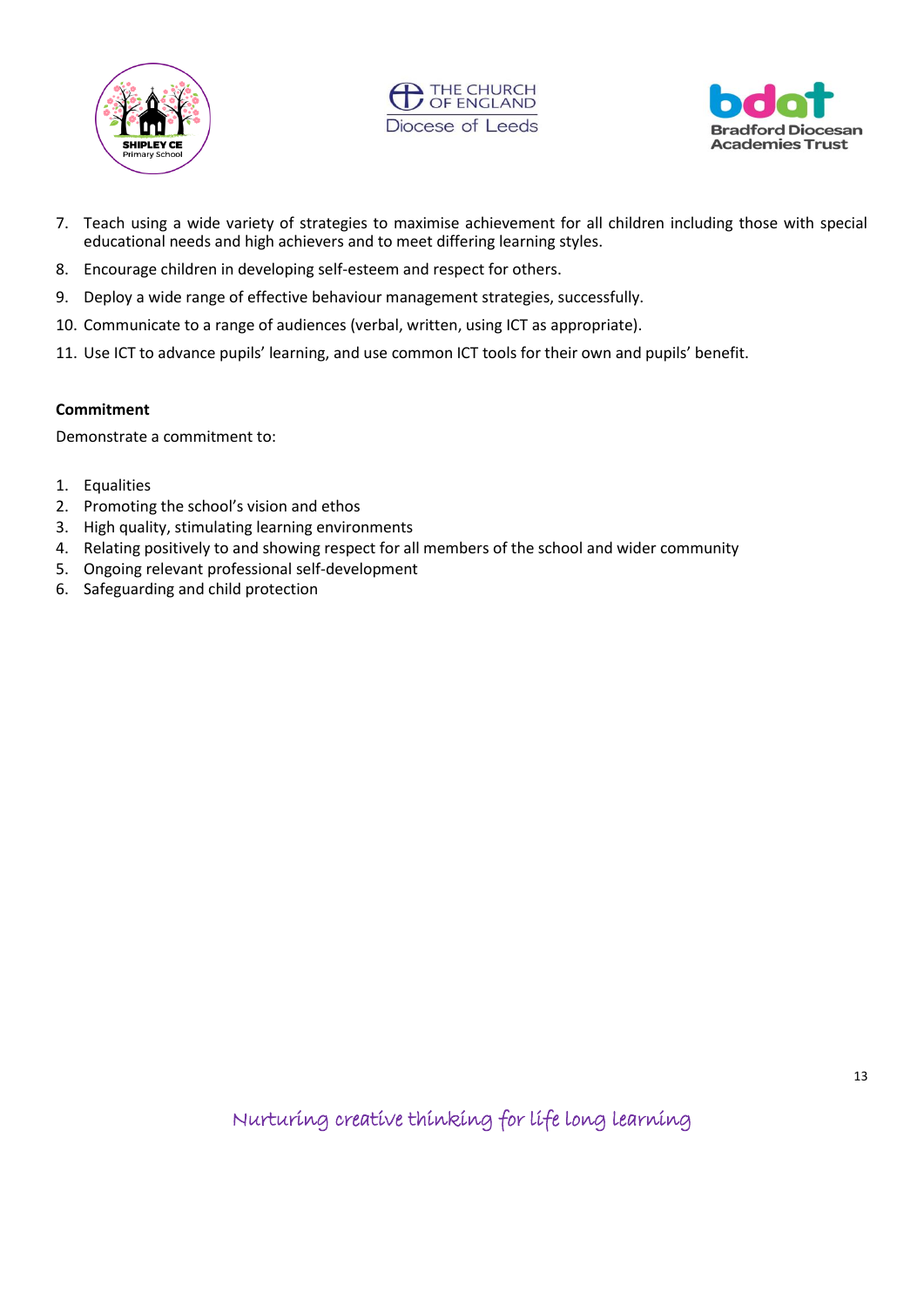





# **How to Find Us MAP**





Otley Road, Shipley, BD18 2TP T: [01274 583900](https://www.google.com/search?q=shipley+primary+schools+shi&rlz=1C1CHBF_en-GBGB923GB923&oq=shipley+primary+schools+shi&aqs=chrome..69i57j0i22i30i457j69i60.5471j0j4&sourceid=chrome&ie=UTF-8) E: [office@shipley.bd](mailto:office@shipley.bradford.sch.uk)at-academies.org W: shipleyceprimary.org.uk



2<sup>nd</sup> Floor, Jade Building, Albion Mill, Albion Road, Bradford, BD10 9TQ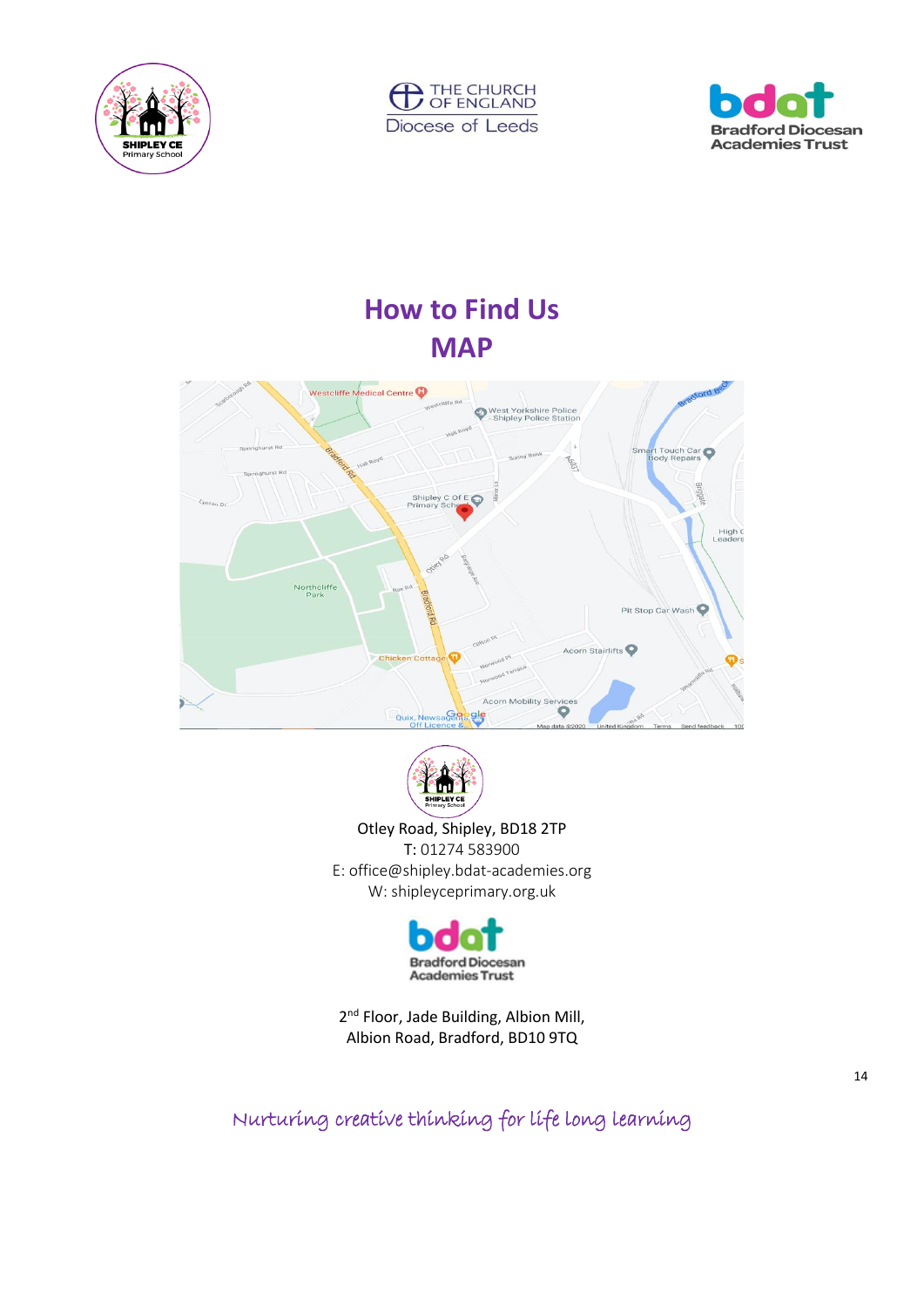





T: 01274 909120 E: info@bdat-academies.org W: www.bdat-academies.org

# **Selection Process Guidance**

# **Safeguarding**

We are committed to safeguarding our pupils and will assess the candidate's suitability for working with children as part of the selection process. We will check the accuracy of all information and investigate any perceived anomalies. We take up references prior to interview and use these to verify the information you have given us. Firm offers of employment are never made without satisfactory references. All potential employees are subject to an enhanced disclosure from the Disclosure and Barring Service.

# **Inclusion**

As a Trust we are an inclusive employer. We welcome applications from candidates of all backgrounds, faith, ethnicities or with any protected characteristics. We are simply looking for the very best candidate for the job and will assess your application only on the information in your written application or your performance at interview should you be successfully shortlisted.

We will ensure that the selection process is fair and without discrimination for or against any candidate based on age, ethnicity, gender, religious beliefs, marital status, or sexual orientation. The person specification sets out the criteria used to assess candidates through the selection process.

# **Visits to the school**

Visits to the school are warmly welcomed by prior arrangement, you will not be disadvantaged if you are unable to visit. Please contact school 01274 583900 to arrange a mutual appointment. The visit will give you an opportunity to ask questions about the role and the school to assess if this is somewhere you would like to work.

# **Applications**

Please ensure that all parts of the application are completed. We do not accept CVs as part of the selection process. Please ensure that you demonstrate how your experience and skills make you suitable for the position. Applications can be submitted via email or paper copy. The application form is available on the school website: https://www.shipleyceprimary.org.uk/

# **Shortlisting**

We assess all applications against the person specification criteria using the evidence you provide in your application. This is done by a panel of senior staff and governors. We carefully check all applications for anomalies.